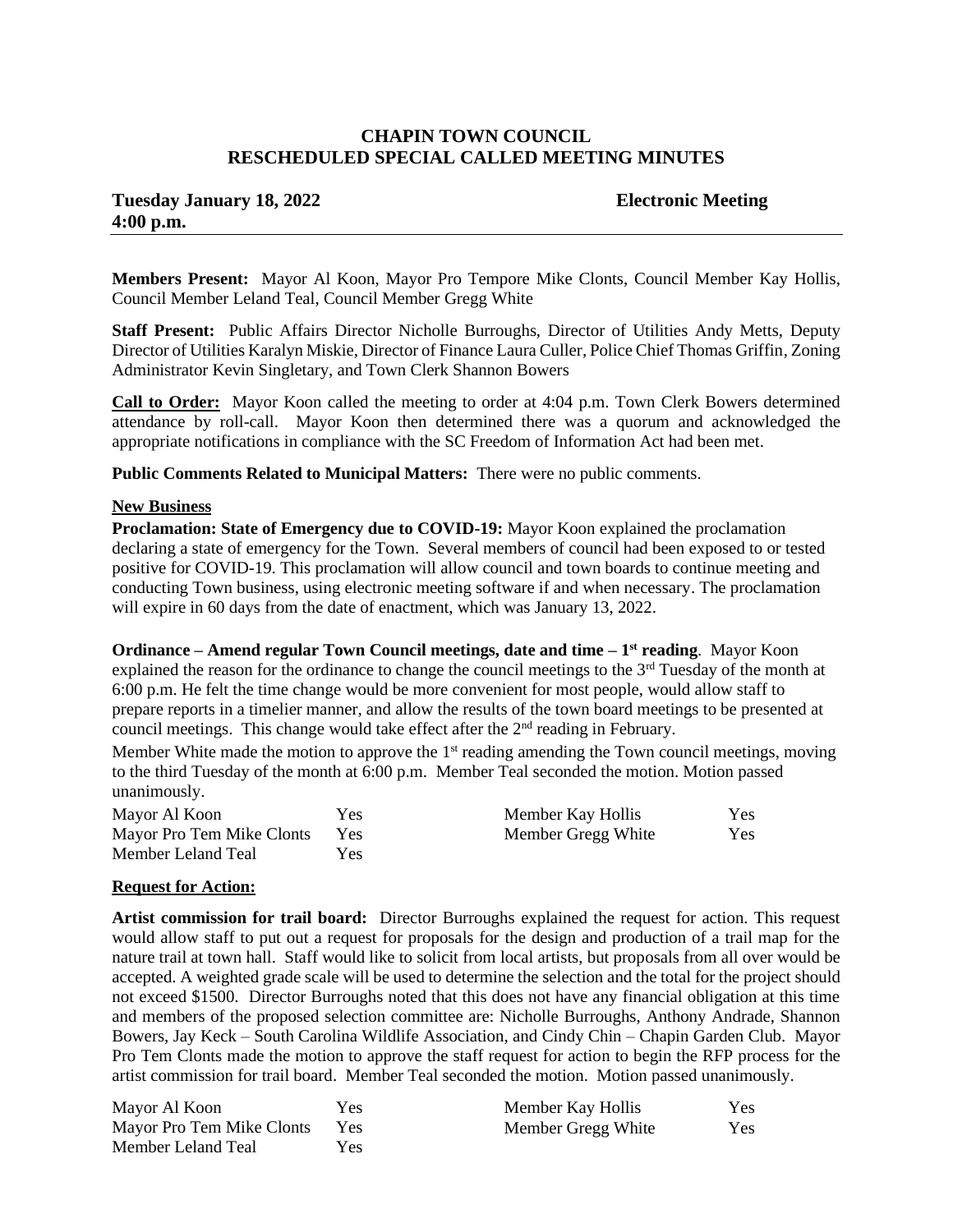**Unified zoning & development ordinance (UDO):** Member White made the motion to approve the staff request for action to begin the RFP process for the unified zoning and development ordinance. Member Teal seconded the motion. Discussion followed. Questions were asked regarding the cost, scale of the project and time frame for completion. Zoning Administrator (ZA) Singletary explained the cost of this update to hire a consultant was included in the 2022 budget with a cost \$50,000, the update would include combing the zoning ordinances and subdivision regulations and putting them into one cohesive document. ZA Singletary stated will council's approval, the requests for proposals would go out January 19, 2022, any questions/changes to be submitted by February 15, and opening bid date is set for March 4 at noon. He anticipates this to take 13 months to complete.

Further questions included how much time Council would have to review the updated document and how this change would affect the current zoning map. ZA Singletary explained that Council would have at least two readings and a public hearing on the completed document, but other opportunities for review will happen throughout the process with the town boards and stakeholders. Director Burroughs clarified that this update would not necessarily change the future land use map that is included in the comprehensive plan. Having this UDO in place would allow the Town to take it and the comprehensive plan to the County and bring zoning regulations for areas just outside of Town boundaries more in line with the County.

No further discussion. Motion passed unanimously.

| Mayor Al Koon             | Yes        | Member Kay Hollis  | Yes        |
|---------------------------|------------|--------------------|------------|
| Mayor Pro Tem Mike Clonts | <b>Yes</b> | Member Gregg White | <b>Yes</b> |
| Member Leland Teal        | Yes        |                    |            |

## **Discussion:**

**Capital project sales tax:** Director Burroughs updated council on the capital project sales tax. Lexington County is wanting to add a Capital Project Sales Tax to the referendum for the election in November 2022. All municipalities in the county were contacted by a consulting firm requesting a project wish list of items needing to be completed that could be funded by this sales tax. Director Burroughs noted several items that had been submitted in 2014, but the project did not get passed. Through conversations with Lexington County and the consulting firm, it was made clear that projects that centered on traffic improvements would be considered a higher priority. Items in the list to be submitted included: 1. Lexington Avenue enhancements (to include streetscaping, sidewalks, bike paths, landscaping, etc.), 2. North west bypass connecting the technology park and town hall, 3. Connection between Woodthrush and S-48, 4. Northwest Columbia Ave to town limits sidewalk completion, 5. Intersection redesign at northwest Columbia Avenue and Chapin Road. She did note that these projects were not set in stone as the capital project sales tax would still have to be put to the public for a vote before moving forward.

It was suggested that the intersection at Peak Street and Columbia Avenue be added to the list. Director Burroughs noted that intersection may already be impacted by the S-48 project and the Columbia Ave widening project. She stated that Joe Dever, local Chapin resident and past planning commission chair, is on the committee reviewing these projects and will be representing the Chapin area. Project submissions are due Alliance Consulting by February 8, 2022.

**Old School Property:** Director Burroughs updated council on the Old School Property. She stated there have been several discussions between the Town and the school district, (current and former administrative staff, current and former superintendent, facilities, etc.). The Town requested an opportunity to discuss utilizing a public/private partnership to develop the property with the school district. She stated that the Town was told at the time, it was not a good time to approach the discussion, but would be informed if the situation were to change. It has recently come up that the school district needed to offload unused property to address other concerns throughout the school district. Director Burroughs stated that the Town was not made aware that the old school property was on the list of those properties to be discussed by the school district. Former Mayor Knight issued a message regarding its development, and Director Burroughs recommended the next steps would include a feasibility study to determine how to best utilize the property. She did indicate that this was addressed as a major concern from the community in the comprehensive plan. Director Burroughs and Mayor Koon were invited to attend a facility meeting for the school board where this topic was being discussed, but were not allowed an opportunity to speak. This led to Director